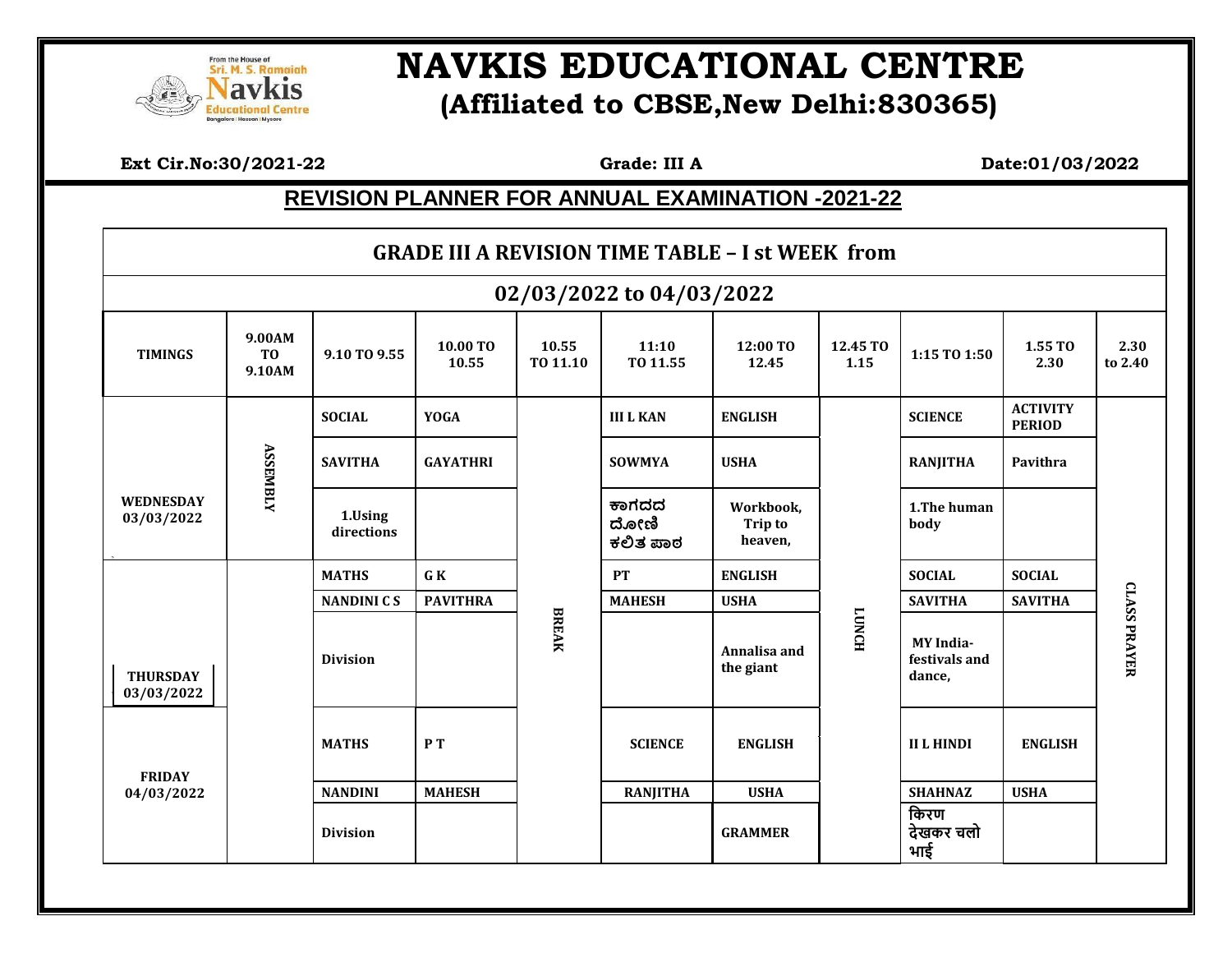| <b>GRADE III A REVISION TIME TABLE - II nd WEEK from</b><br>07/03/2022 to 11/03/2022 |                        |                                             |                                                                        |                             |                          |                                |                                              |                                                |                                              |                    |
|--------------------------------------------------------------------------------------|------------------------|---------------------------------------------|------------------------------------------------------------------------|-----------------------------|--------------------------|--------------------------------|----------------------------------------------|------------------------------------------------|----------------------------------------------|--------------------|
| <b>TIMINGS</b>                                                                       | 9.00AM<br>TO<br>9.10AM | 9.10 TO 9.55                                | 10.00 TO 10.55                                                         | 10.55<br><b>TO</b><br>11.10 | 11:10<br>TO 11.55        | 12:00 TO 12.45                 | 12.45<br>TO 1.15                             | 1:15 TO 1:50                                   | 1.55 TO 2.30                                 | 2.30 to<br>2.40    |
| <b>MONDAY</b><br>07/03/2022                                                          |                        | <b>MATHS</b>                                | <b>SOCIAL</b>                                                          |                             | <b>ART AND CRAFT</b>     | <b>SCIENCE</b>                 |                                              | <b>II L HINDI</b>                              | <b>ACTIVITY PERIOD</b>                       |                    |
|                                                                                      |                        | <b>NANDINI CS</b>                           | <b>SAVITHA</b>                                                         |                             | <b>PRAMILA</b>           | <b>RANJITHA</b>                |                                              | <b>SHAHNAZ</b>                                 | <b>NANDINICS</b>                             |                    |
|                                                                                      |                        | <b>Fractions</b>                            | Our<br>Government                                                      |                             |                          | Stars, planets<br>and the moon |                                              | मैं हूं रबड़                                   | <b>MATHEMATICS</b><br><b>20 MARKS TEST 1</b> |                    |
|                                                                                      |                        | <b>MATHS</b>                                | <b>SOCIAL</b>                                                          |                             | <b>III L KAN</b>         | <b>II L HINDI</b>              |                                              | <b>SCIENCE</b>                                 | <b>COMPUTER</b>                              |                    |
| <b>TUESDAY</b>                                                                       |                        | <b>NANDINICS</b>                            | <b>SAVITHA</b>                                                         |                             | <b>SOWMYA</b>            | <b>SHSHNAZ</b>                 |                                              | <b>RANJITHA</b>                                | <b>ASHWINI</b>                               |                    |
| 08/03/2022                                                                           |                        | Geometry and patterns<br>(p no. 118 to 122) | <b>New Delhi</b>                                                       |                             | ಬಾಲಕಿಯ ಸಾಹಸ              | मैं हूं रबड़                   |                                              | Stars, planets and 20 MARKS TEST 1<br>the moon | <b>ENGLISH</b>                               | $\mathbf{C}$<br>L  |
| A<br>${\bf S}$<br><b>WEDNESDAY</b><br>09/03/2022<br>${\bf S}$<br>Е<br>M              |                        | <b>SOCIAL</b>                               | <b>YOGA</b>                                                            | $\, {\bf B}$                | <b>III L KAN</b>         | <b>ENGLISH</b>                 |                                              | <b>SCIENCE</b>                                 | <b>ACTIVITY PERIOD</b>                       | A<br>S             |
|                                                                                      |                        | <b>SAVITHA</b>                              | <b>GAYATHRI</b>                                                        | $\mathbf R$                 | <b>SOWMYA</b>            | <b>USHA</b>                    | L                                            | <b>RANJITHA</b>                                |                                              | S                  |
|                                                                                      |                        | <b>Mumbai</b>                               |                                                                        | $\bf E$                     | ಕರುಣೆಯ ಹಾದಿ              | The wise minister              | $\mathbf U$<br>${\bf N}$<br>$\mathbf C$<br>H | Our planet: the<br>Earth                       | <b>SCIENCE</b><br><b>20 MARKS TEST 1</b>     | P<br>$\bf{R}$<br>A |
|                                                                                      | в                      |                                             |                                                                        | $\mathbf A$                 |                          |                                |                                              |                                                |                                              | Y<br>E             |
| L<br><b>THURSDAY</b><br>Y<br>10/03/2022                                              |                        | <b>MATHS</b>                                | GK                                                                     | К                           | ${\bf PT}$               | <b>ENGLISH</b>                 |                                              | <b>SOCIAL</b>                                  | <b>SOCIAL</b>                                | $\bf{R}$           |
|                                                                                      |                        | <b>NANDINICS</b>                            | <b>PAVITHRA</b>                                                        |                             | <b>MAHESH</b>            | <b>USHA</b>                    |                                              | <b>SAVITHA</b>                                 | <b>SAVITHA</b>                               |                    |
|                                                                                      |                        | <b>Measurement</b>                          | <b>IIIL</b><br><b>KANNAD</b><br>$\mathbf{A}$<br><b>20 MARKS TEST 1</b> |                             |                          | <b>Workbook</b>                |                                              | Mumbai                                         | <b>SOCIAL</b><br><b>20 MARKS TEST 1</b>      |                    |
| <b>FRIDAY</b><br>11/03/2022                                                          |                        | <b>MATHS</b>                                | P T                                                                    |                             | <b>SCIENCE</b>           | <b>ENGLISH</b>                 |                                              | <b>II L HINDI</b>                              | <b>ENGLISH</b>                               |                    |
|                                                                                      |                        | <b>NANDINI</b>                              | <b>MAHESH</b>                                                          |                             | <b>RANJITHA</b>          | <b>USHA</b>                    |                                              | <b>SHAHNAZ</b>                                 | <b>USHA</b>                                  |                    |
|                                                                                      |                        | <b>Measurement</b>                          |                                                                        |                             | Our planet: the<br>Earth | Rip van winkle                 |                                              | प्यार भरा एक खत                                | <b>II L HINDI</b><br><b>20 MARKS TEST 1</b>  |                    |